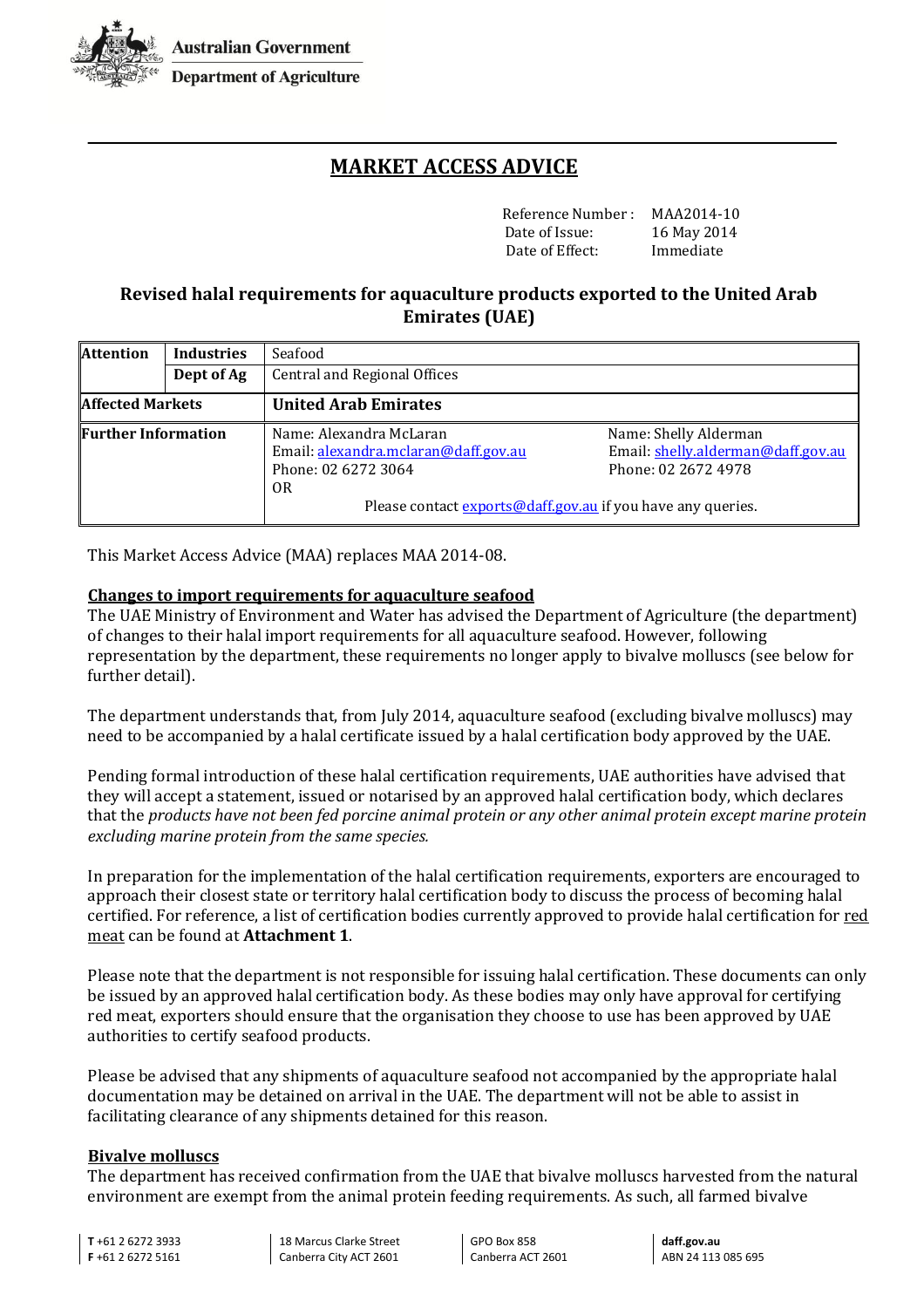molluscs harvested from aquaculture leases located in a marine environment can be exported to the UAE without an accompanying halal certificate or statement.

To export bivalve molluscs, use a FX46 certificate with endorsement 5116 This endorsement states:

*The bivalve molluscs were not fed any manufactured feeds.*

Facilitation letters for bivalve molluscs to the UAE will no longer be issued.

*The information provided above is current at the time of writing and is intended for use as guidance only and should not be taken as definitive or exhaustive. The Commonwealth endeavours to keep information current and accurate, however, it may be subject to change without notice. Exporters are encouraged to verify these details with their importers prior to undertaking production/exports. The Commonwealth will not accept liability for any loss resulting from reliance on information contained in this notice.*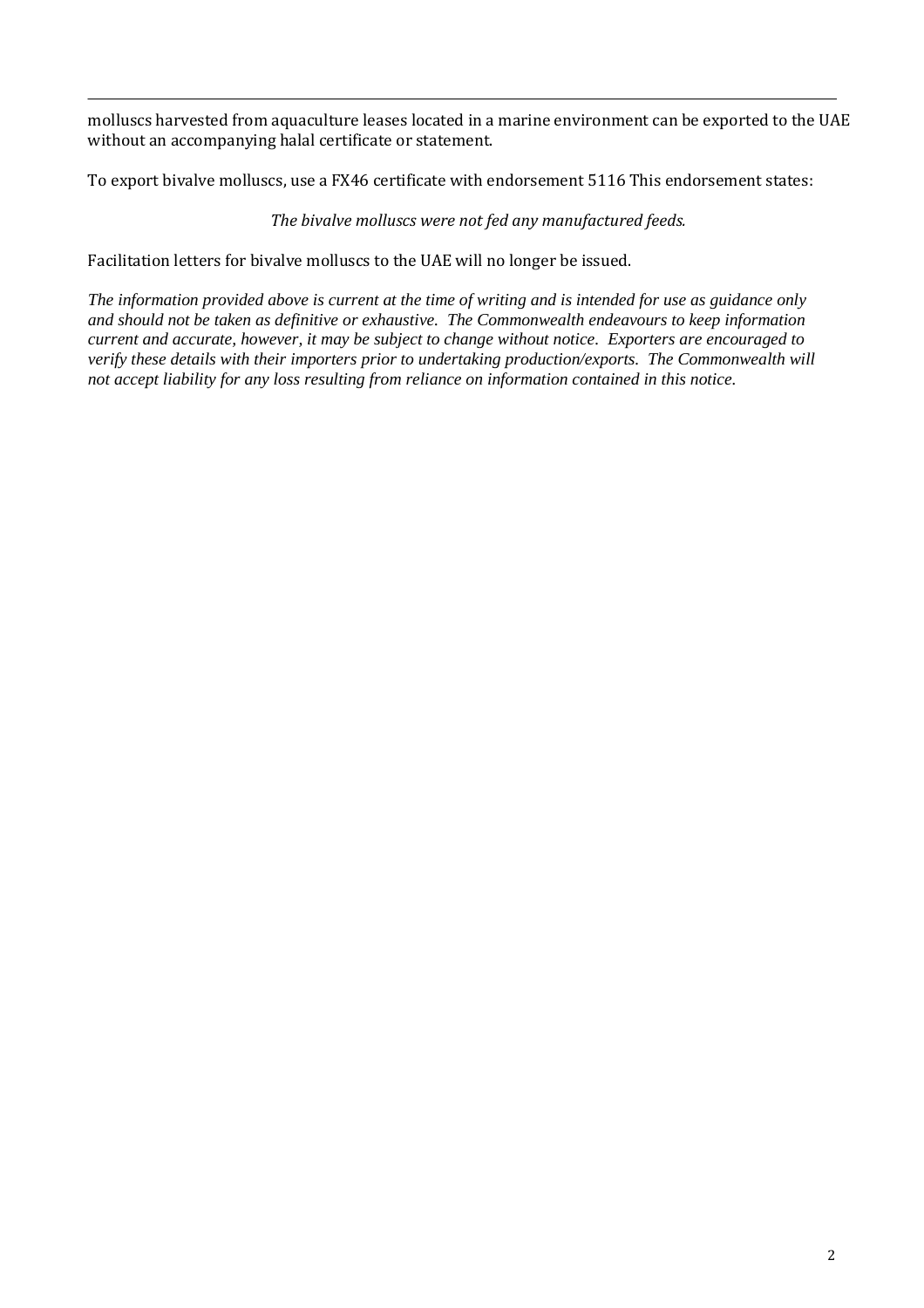### ATTACHMENT 1 (information correct at 28 March 2014)

- \* a removal of listing as of April 2011
- $*$  b removal of listing as of 28 December 2011
- \* c removal of listing as of 18 January 2013
- \* d removal of listing as of 1 April 2013
- \* e removal of listing as of 26 March 2013
- \* f removal of listing as of 15 July 2013
- \* g removal of listing as of 17 September 2013
- \* h removal of listing as of 06 December 2013
- \* i removal of listing as of 06 December 2013
- $*$  j removal of listing as of 06 December 2013

|                                                                                                                           | Markets with specific listing requirements |                       |                               |                  |                                                 |       |                                                                 |
|---------------------------------------------------------------------------------------------------------------------------|--------------------------------------------|-----------------------|-------------------------------|------------------|-------------------------------------------------|-------|-----------------------------------------------------------------|
| <b>Islamic Organisation</b>                                                                                               | Indonesia Malaysia                         |                       | <b>Saudi</b><br><b>Arabia</b> | <b>Singapore</b> | <b>United</b><br><b>Arab</b><br><b>Emirates</b> | Qatar | <b>All other markets</b><br>that require a halal<br>certificate |
| <b>Adelaide Mosque Islamic Society of</b><br><b>South Australia</b><br><b>ADELAIDE SA 5000</b>                            | $*_{e}$                                    | ✓                     |                               | ✓                | ✓                                               | ✓     | ✓                                                               |
| <b>Al-Iman Islamic Society</b><br><b>COLLINGWOOD VIC 3066</b>                                                             |                                            | ✓<br>Exp:<br>31/12/14 |                               | ✓                | ✓                                               | ✓     | ✓                                                               |
| <b>Australian Federation of Islamic</b><br><b>Councils Inc</b><br>ZETLAND NSW 2015                                        | ✓<br><b>NSW</b><br>only                    | $*f$                  | ✓                             | ✓                | ✓                                               |       | ✓                                                               |
| <b>Australian Halal Authority and</b><br><b>Advisers</b><br><b>BROADMEADOWS VIC 3047</b>                                  | $*_{g}$                                    | ✓<br>Exp:<br>31/12/14 |                               | ✓                |                                                 | ✓     | ✓                                                               |
| <b>Australian Halal Food Services</b><br>SPRINGWOOD QLD 4127                                                              | $*d$                                       | $*f$                  | ✓                             | $*h$             | ✓                                               | ✓     | ✓                                                               |
| <b>Global Halal Trade Centre Pty Ltd</b><br>PRESTON VIC 3072                                                              | ✓                                          |                       |                               |                  |                                                 |       | ✓                                                               |
| <b>Halal Australia Pty Ltd</b><br><b>AUBURN NSW 2144</b>                                                                  |                                            | $C^*$                 |                               | ✓                |                                                 | ✓     | ✓                                                               |
| <b>Halal Certification Authority-</b><br><b>Australia</b><br>SYDNEY NSW 2001                                              |                                            |                       |                               |                  |                                                 | ✓     | ✓                                                               |
| <b>Halal Certification Council</b><br>SPRINGWOOD QLD 4127                                                                 | ✓<br>QLD only                              |                       |                               |                  |                                                 |       | ✓                                                               |
| <b>Halal Meat Board of Western</b><br><b>Australia</b><br>MOUNT LAWLEY WA 6050                                            |                                            |                       | ✓                             |                  |                                                 | ✓     | ✓                                                               |
| <b>Halal-Sadiq Services</b><br>DIANELLA WA 6059                                                                           | $a^*a$                                     | *b                    |                               | ✓                |                                                 |       | ✓                                                               |
| <b>Halal Supervisory Board of South</b><br>Australia for the Kingdom of Saudi<br><b>Arabia</b><br><b>ADELAIDE SA 5000</b> |                                            |                       | ✓                             |                  |                                                 | ✓     | ✓                                                               |
| <b>Islamic Association of Geraldton</b><br><b>GERALDTON WA 6530</b>                                                       |                                            | ✓                     |                               | ✓                |                                                 |       | ✓                                                               |
| <b>Islamic Association of Katanning</b><br>KATANNING WA 6317                                                              | $* a$                                      | ✓                     | $*_{1}$                       | ✓                | ✓                                               |       | ✓                                                               |